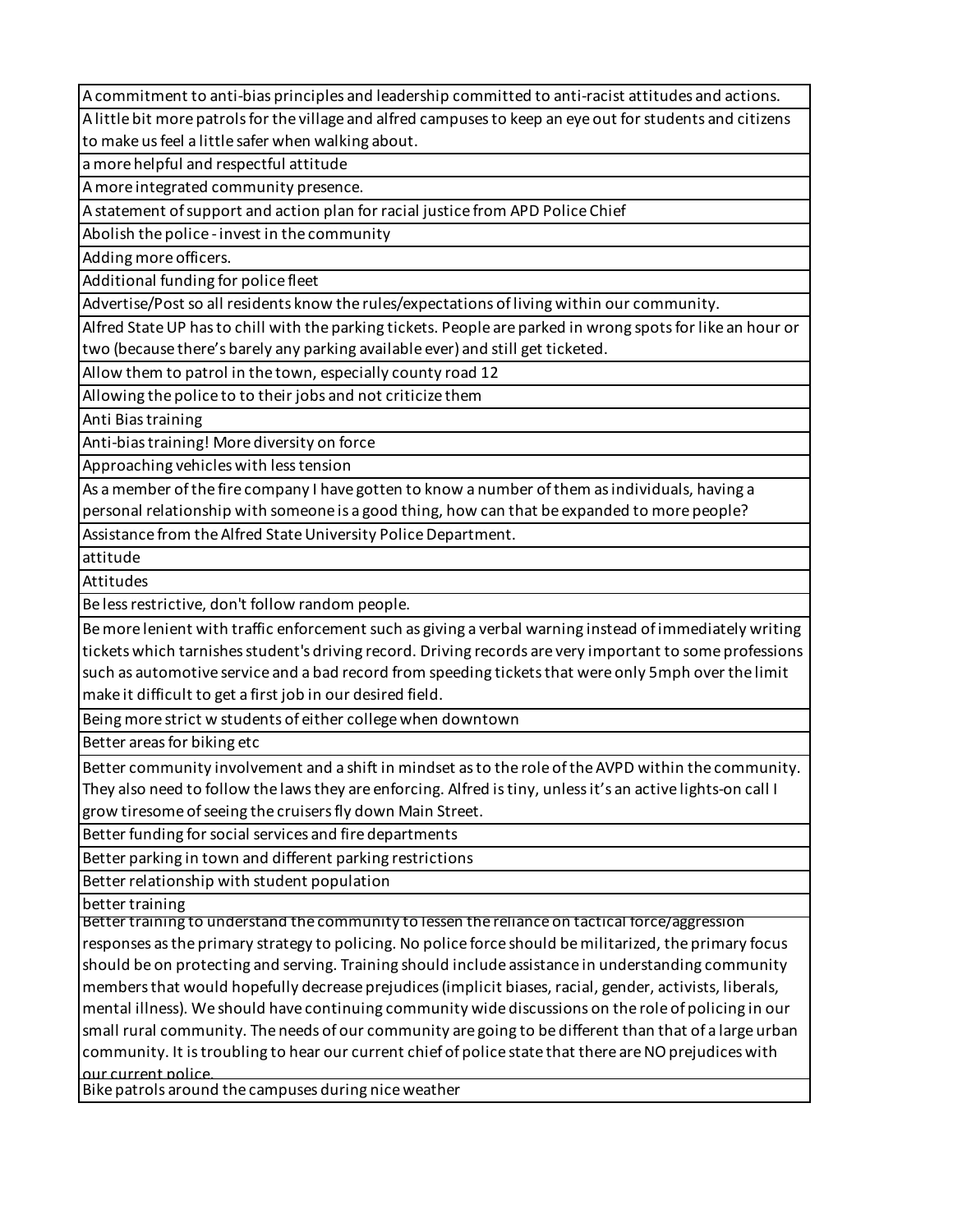body cams, and accountability. Police should not be able to bully the public and hide behind a badge. We need more community outreach. I should know the cops first names and feel safe about talking to them. Police need to stop harassing college kids about nothing, they need to start protecting the

community. Build a better community with support and resources by the community and for the community. The cops are not our community and they do not have our communities best interests at heart.

Bust the parties that are infecting the community

Calm down about parking tickets

Capacity

Changing student behavior so there is less need for police.

Chill

Citizen respect for authority.

Combine Alfred Police, Alfred State Police and Alfred University under one director. They could have their own identity but answer to a single director so they would all be on the same page.

Community engagement

Community engagement and better reflection of community members diversity

Community Policing

Community support of them.

Consider the perspective of the college students when making stops or patrolling

Continuous education of community about policing practices

Crack down on non mask wearers on campus's, please

Create positive momentum by showing appreciation for their services. Recent negative implications and scrutiny that is completely unwarranted are both inaccurate, and destructive.

Cultural diversity training

Deal with students using drugs

Decreasing funding to the police on order to increase funding to other more beneficial community services, retraction of military surplus from law enforcement.

Defund the police who have excessive vehicles and staff, and put that money into more useful social services that this town desperately needs, such as child protective services and mental health assistance. Defunding

Defunding the police

Demeanor

Diversity

Diversity in hiring?

Do not know enough about what is already done to make a suggestion.

Don't become a police officer for the campus if you are going to be mean towards everyone.

don't double charge on parking violations. Keep track of payments

Due to my privileged position (white male) and general lack of interaction with the police department (pretty much limited to seeing Paul at the village board meetings) I do not feel qualified to answer this beyond saying listen to the concerns of those in the Village expressing concern (BLM) and reflect upon this to work towards being a better neighbor.

Ease up on the traffic stops. Many times the cops are trying to find something they can ticket you for.

Easier access, higher visibility

Eliminate racial profiling

Eliminating any racial and student biases

Enforce parking especially during the week days

Enforce regularly parking regulation's speeding throughout the Village and controlling U turns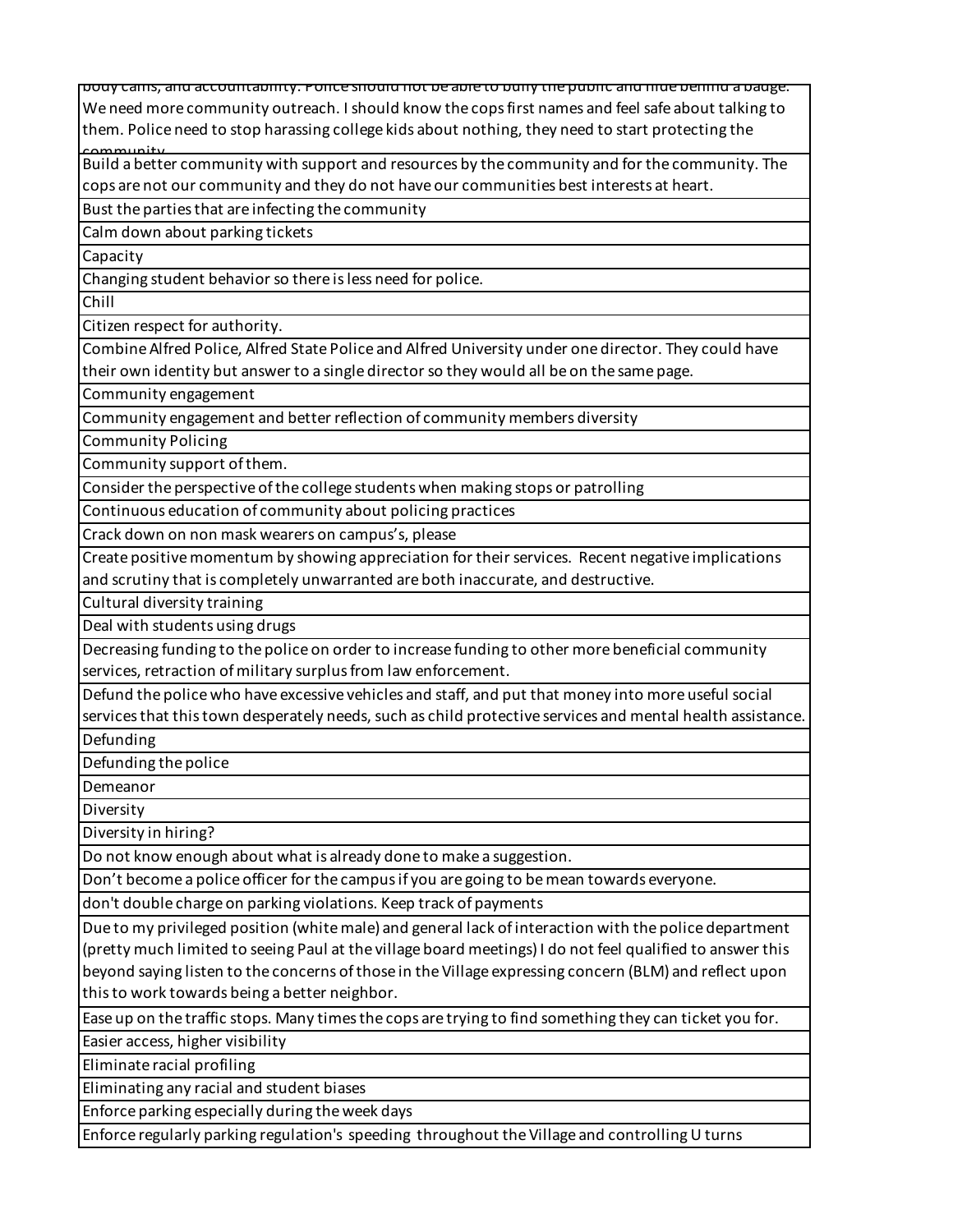Enforcement of implicit bias training, requiring the officers to put the training to use instead of just check off a box that they received it.

Ensuring that everyone, students of color inlcuded, feel safe and welcomed to Alfred. I hear far too often that students feel targeted by policing agencies in the area for what they feel to be discriminations.

Equal treatment of all residents

Every law enforcement agency in this area should be required to take non-biased and non-racist training and workshops.

Fire the chief, he's racist and unwilling to acknowledge that the adversity Black faculty and Black

students face. Also hire a diversity team to train the police department on both bias response and how to report a racist partner (toxic cop)

Fixing the parking meters on Main Street

focus on more serious issues like drinking and driving or violence in the community rather than minor ones like traffic tickets

From what I've heard (from students and relevant support staff and faculty at AU) the police really need training to handle rape cases.

funding for more coverage

Get out walking on the street--be more visible

GET RID OF THE STUDENTS WHO ARE MAKING ALFRED UNSAFE! OUR POLICE ARE NOT THE ISSUE!

Get students at ASC to slow down

Getting rid of the chief

Give them more money

Greater responsiveness and follow through with community concerns. I sometimes feel ignored, dismissed, or patronized

Have them slow down the speedster students as the leave the AS campus on University St. Between 7:00 -7:30 AM...and at other times in the afternoon and evening.

Having our police department Serve and Protect, not to target and hassle.

having parking meters that work

Helping citizens

Helping citizens in need.

Helping the community see that they are REAL people and are human and have humane qualities.

Higher pay for the officers

hiring officers that are black or brown

hiring people of color and doing community programming

holding police accountable (ie; bias training)

Honestly just taking care of the stray cats there are so many

I cannot think of anything specific that needs improvement from my experience.

I can't think of any. They have always been professional and courteous.

I do not have any information to share about this. Good communication is always helpful in any

I don't know

I don't know what police officers do day-to-day. However, I have noticed and smelled parties in the village this semester on Saturday nights including marijuana smoking and alcohol during a very high risk semester when those activities are banned by the campuses. To help protect everyone, it makes sense to stop these parties, if possible. One only need walk by a house that has one (as I have). The smells alone tell you what's happening.

I feel that our police department does an excellent job

I hate how intimidating their cars look. Lots of patrolling on pine hill loop seems odd. Black and brown people don't feel safe- I trust them and feel for them.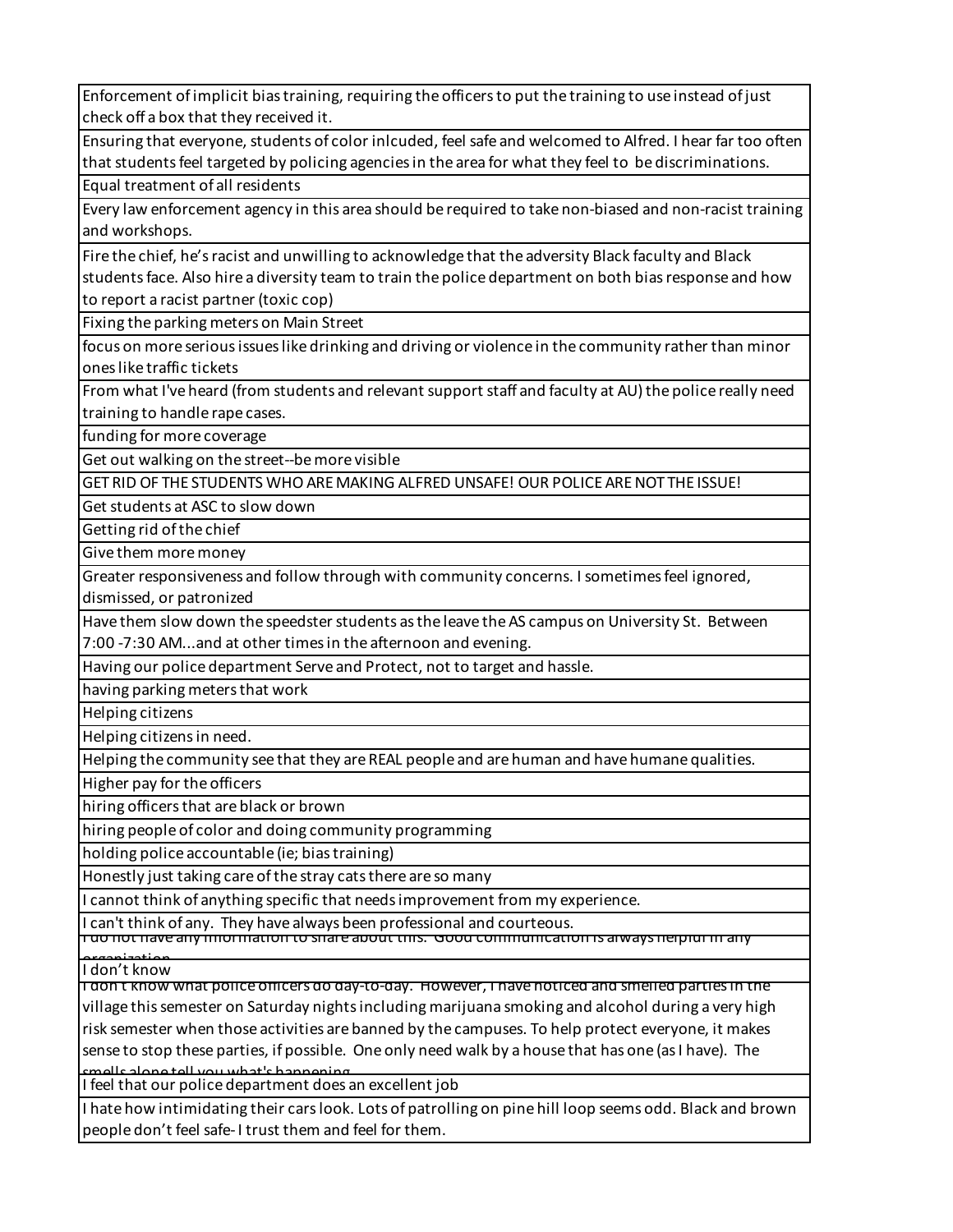I have had approximately two personal interactions with the police in Alfred-- one traffic stop and one fingerprinting services. I really don't know what I would recommend in terms of changes. Maybe regular meetings with students so the students get to know the police and vice versa.

I have no idea...maybe give them resources that they need so they can do what they need to do...

I have no opinion on this

I think that police officers need to build trust in the community. One of the ways to do this would be more positive community outreach.

I think that there has been a great job in the village both with COVID and normal practices.

I think they should have more resources so they can better patrol and keep the village safe.

I think they're doing a good job

I would say anti-bias training. But I don't think that would help as they see themselves as not being racist or sexist. I have experienced the Alfred police to be both.

I would say recognizing them as the professionals that they are.

I wouldn't they're just doing their jobs

I'm not familiar enough to say.

I'm not sure

I'm not sure because I have only had a positive experience.

idk

idk

If there is a law that people must wear masks in the village or pay a 200 dollar fine it should be enforced

If they acknowledge that Black Lives Matter

If they didn't look so pissed all the time

If they were friendly

If we could hire more police officers

Improved community relations / policing strategies

Increase positive interaction with community members

Increase social training or add a department for mental health

Increase the police force

Increasing the size of the police force and better enforcing traffic/parking laws on college campuses

Interacting with the village dept. I never see them in the village

Interacting with your community so people know who the police officers are.

Intercultural training

investigate crimes in a more timely manor.

It seems that officers have different levels of information and interpret the laws/policies differently. The response you get depends on the personal bias of who is responding. .

It's fine.

I've never seen any positive interactions with the Chief of police. What I have seen is a lack of patience, defensive and confrontational. The other officers always seem helpful and understanding. But how can such a poor leader run a productive PD? I think the chief needs additional training and needs to be held accountable.

Keep law enforcement doing police work not codes work.

Late Night Enforcement

Leave it alone they do a great job and they forgot more about policing than any reading this survey will ever know

Leave people alone for victimless (alcohol and cannabis related) "crimes"

Leniency on traffic violations, it seems like they're only trying to make money and not protect citizens.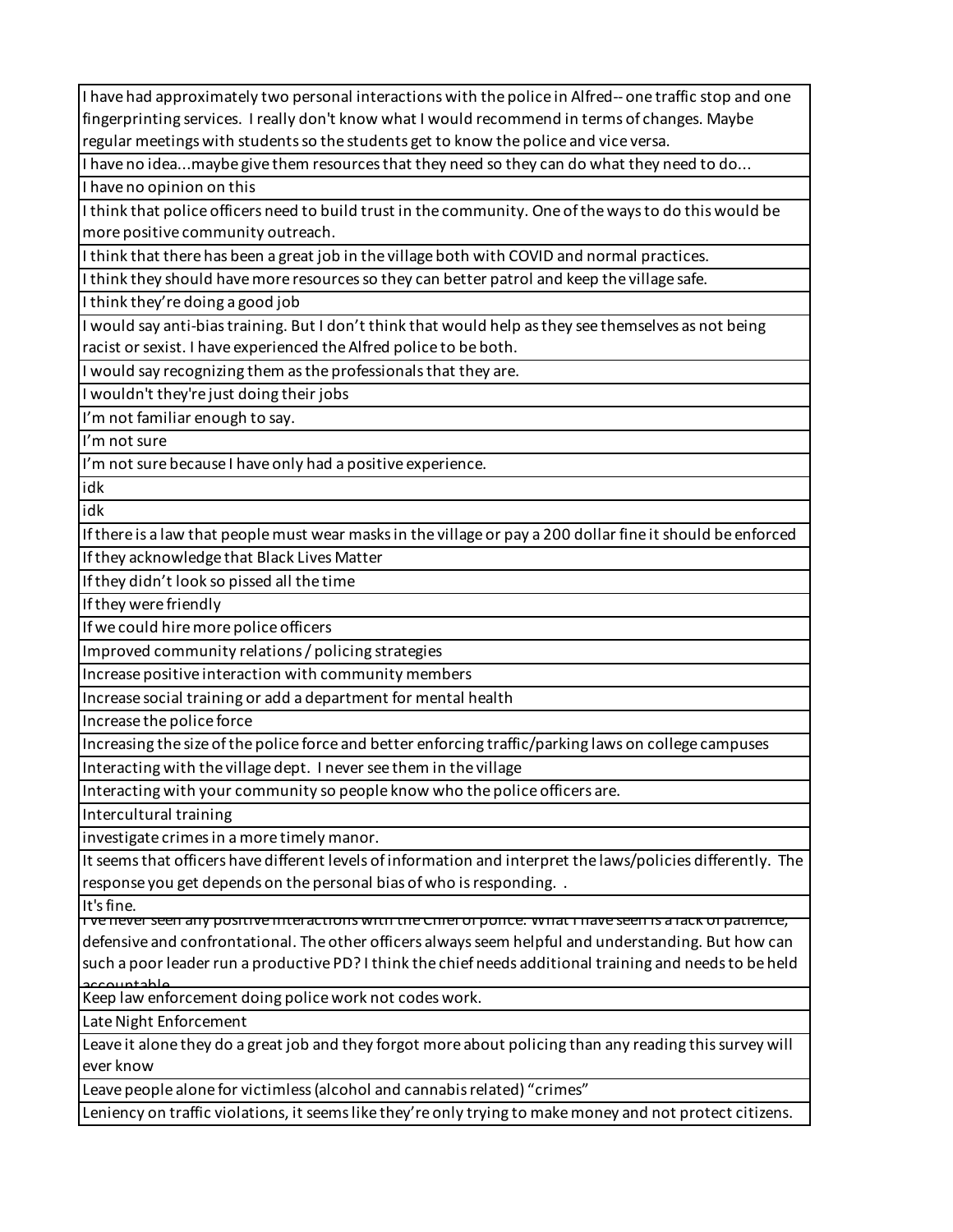less focus on parking violations

Less interference from village board

less parking tickets because there is not a lot of places to park

Less patrolling

Less presence

Less sexual related crime on and around campus would be good and also controlling parties during with pandemic

Less speeding and traffic tickets

Less time spent of enforcing silly local laws - like trash cans. There may not be much tiiime spent there

Less traffic enforcement

Less traffic enforcement and more crime patrols

Less worry's about speeding

Let the police do their job. Alfred police have done a great for many years.

let the police force do their jobs without putting extra restrictions on them

Let them do their jobs and support them, don't villainize them

Let them do their jobs!

Let them do their jobs. It's a college town.... someone has to deal with the college students

Let them stop parties because of COVID restrictions

Listening

Listening to everyones side and getting to the truth

Look. Kids are gonna drink and be rowdy in the streets in college. It's just what they do. If the law enforcement would work with known party locations to encourage safe partying and educate them on when it is smart to cut people off, and maybe even discuss appropriate responses to drink kids without being afraid of getting in trouble, I think that would be a lot better than discouraging these same kids and creating a gap between the two groups. It's so important that kids know they can rely on law enforcement to help, protect, and aid them in trying times, and not be afraid to seek help when it truly is needed. I think the pd does a great job at de-escalation, however a lecture on why partying is bad every time they get called to a house is really going to hurt relationships with the rolling seasonal community (college kids) because the stories of who is 'cool' and who is not roll from class to class. I also believe that the officers who are in the community would do well to start sponsored sports programs or events through the community. Coordinate with the radio station to have a dance off at the terracotta, have officers collaborate with both campuses for community sports like kick ball or a disc golf league. There's lots of outreach that can make college kids see officers as humans, not cogs in a machine that they feel is designed to ruin their fun.

Make sure they continue to be well funded so that they can be allowed the most up to date training and equipment.

Make the Chief attend cultural sensitivity training with the two newest officers. Maybe Sgt Burch or AU Public Safety Officer Rummy could teach it.

Marijuana smoke from student housing

Mask enforcement during COVID-19

Maybe the colleges including community expectations upon arrival. Any negative interactions with police should be reviewed by appointees of the colleges and bd.

Mentioned in a previous answer. Police definitely need diversity training

More allowable for legal partied s.more crack down on illegal parties

more campus safety

More communication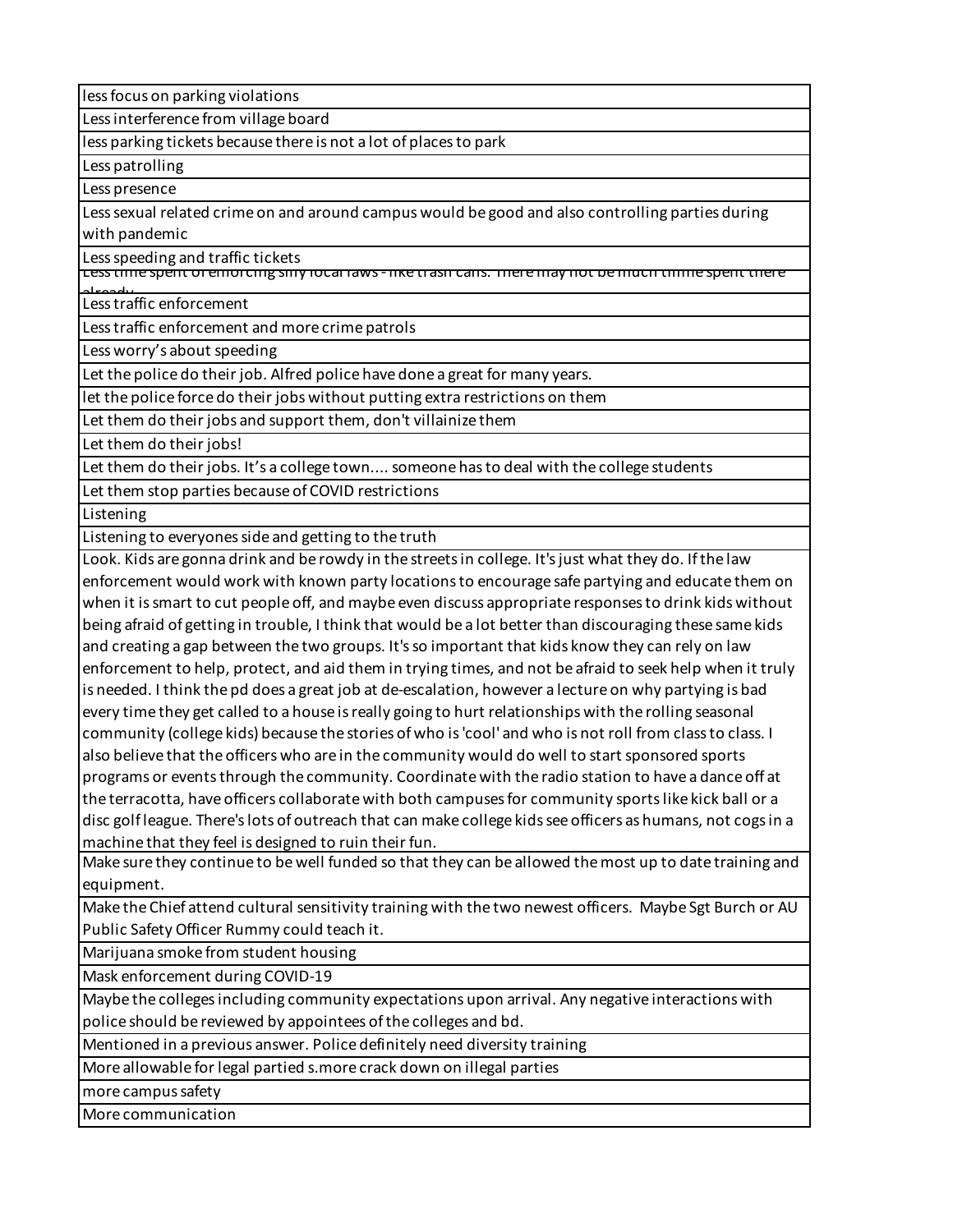More community involvement outside of driving by in vehicles, more walking and biking to meet

More community outreach

More community outreach and building better connections with the students and staff.

More community policing, walking main street, greeting people, checking in on businesses

More community visibility

More cooperation from the community

More diversity inclusion activities

More effort to gain a better understanding of the importance of being able to positively interact with all students of both campuses!

More Foot patrol

More foot patrols

More foot patrols to make their presence known and interact with citizens.

More foot patrols with citizen interaction on a day to day bases, not just responding to calls

more funding

More funding of the police department

more gentle approach

More help

More interaction with students to build trust and a relationship

More leniency in parking enforcement during school events. College students aren't made of money and parking isn't readily available for commuter students during school events.

more of it

More officers

More open communication and less defensiveness by the Chief

More open communication related to supporting all members of our community and how to make our environment as safe as possible for all members. I am fortunate to know many of the police in the area, so my interactions are positive. Unfortunately, I've heard negative encounters by others I am friends with.

More patrol on both college campuses

More patrol on campuses

More patrolling at night.

More patrolling on foot or bike to interact with public more closely to develop great relations

More PERSONAL interaction

More police of color

More policeman

More public interaction instead of waiting in patrol cars to write tickets

More regular patrols and foot/bicycle patrol....

More resources to employ community policing officers, trainings for officers, and recruitment of BIPOC and women officers

More support

More support/interaction that is proactive

More training on how to talk to civilians in a calming respectful way

More understanding of different communities come here for school

N/A

N/A

N/A

N/A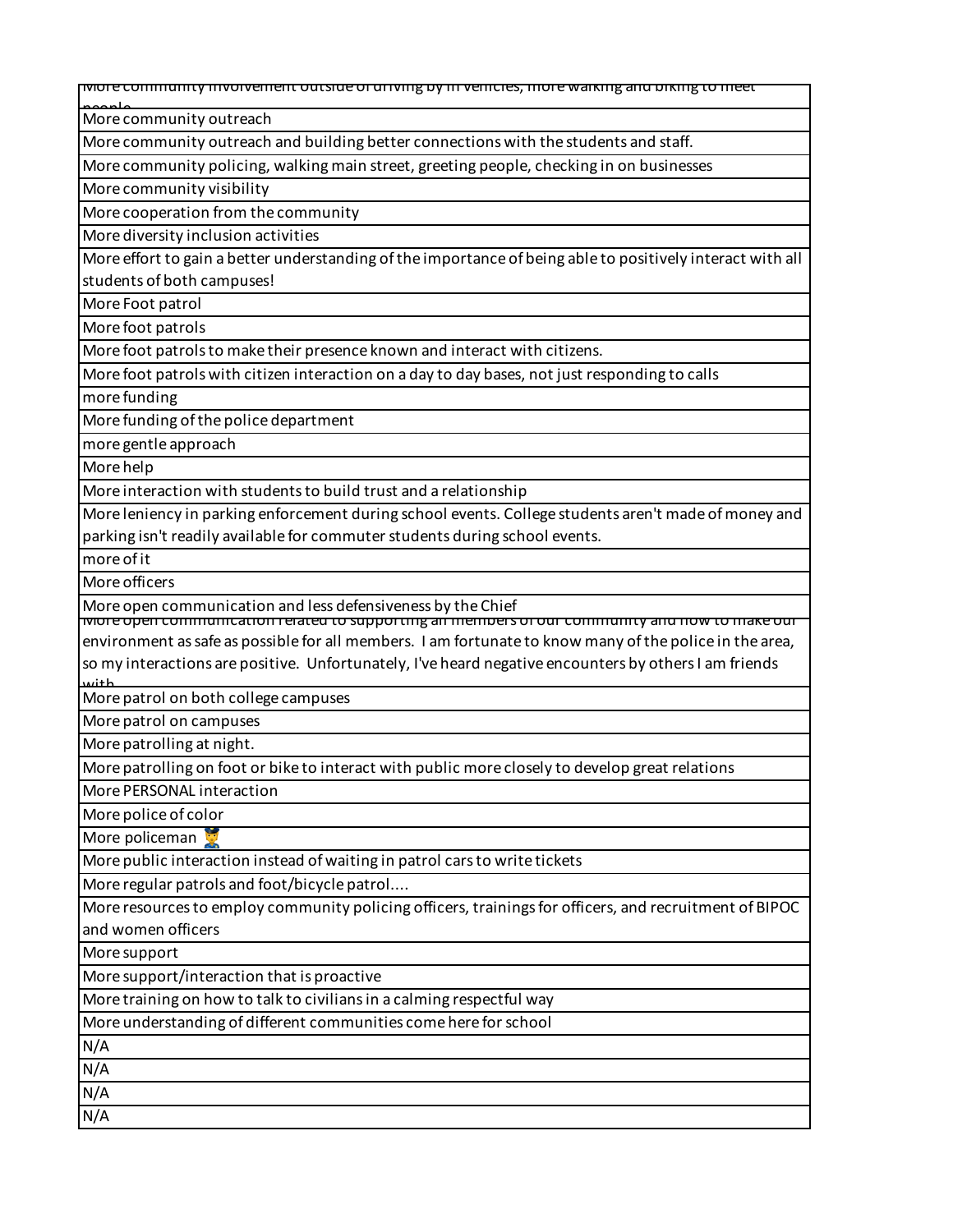| N/A                                                                                                   |
|-------------------------------------------------------------------------------------------------------|
| n/a                                                                                                   |
| N/A                                                                                                   |
| N/A                                                                                                   |
| $N\setminus A$                                                                                        |
| <b>NA</b>                                                                                             |
| na                                                                                                    |
| No changes                                                                                            |
| No idea                                                                                               |
| No racial profiling                                                                                   |
| None                                                                                                  |
| <b>NONE</b>                                                                                           |
| none                                                                                                  |
| None                                                                                                  |
| none                                                                                                  |
| none needed                                                                                           |
| NONE!                                                                                                 |
| Not sit by campus knowing that there are a bunch of young college kids that don't know their rights   |
| Not Sure                                                                                              |
| Not sure                                                                                              |
| not sure                                                                                              |
| Not sure                                                                                              |
| not sure.                                                                                             |
| Not, Have had no bad experiences with them but maybe students being more responsible and              |
| respectful would change how they interact with students.                                              |
| nothing                                                                                               |
| Nothing                                                                                               |
| Nothing                                                                                               |
| nothing                                                                                               |
| Nothing, there is nothing wrong with our police force. Police are NEEDED.                             |
| Nothing, they do a great job                                                                          |
| Nothing. I have been very satisfied with them.                                                        |
| Nothing. Police are great                                                                             |
| Nothing. They are perfect                                                                             |
| Nothing. They're great                                                                                |
| Officers should be enforced to wear masks, themselves.                                                |
| Often are seen as anti-student                                                                        |
| Opportunities for APD to interact with the students in a positive way                                 |
| parking enforcement                                                                                   |
| Parking enforcement. Two cars were parked on Main Street all summer and most of fall! Very annoying   |
| Parking on campuses is extremely difficult & there's no assistance or other options. Also, they don't |
| seem very willing to help or explain things                                                           |
| Parking tickets                                                                                       |
| Patrolling                                                                                            |
| Patrolling more                                                                                       |
|                                                                                                       |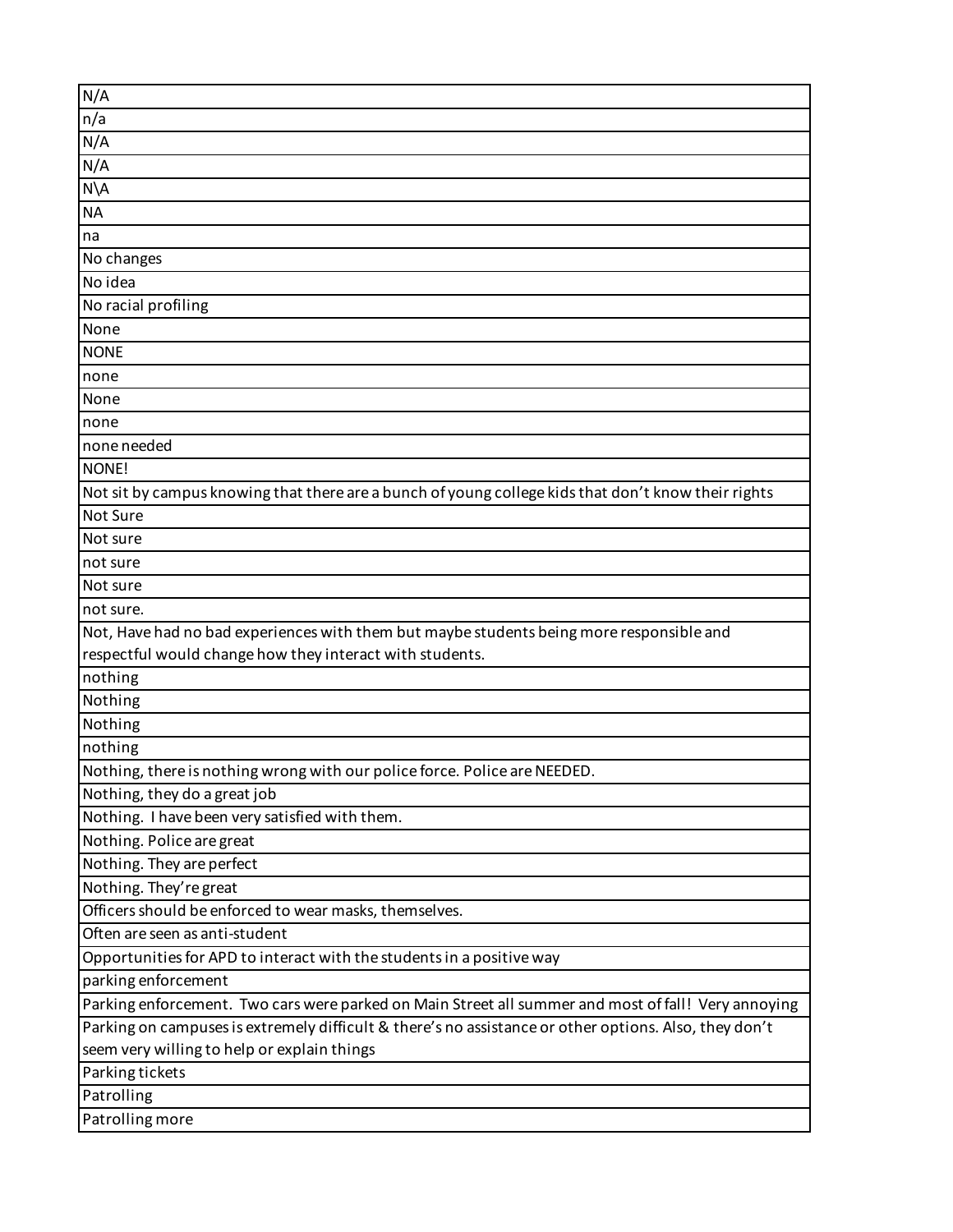Pay more attention to bigger problems, have less racial biases

People to obey the laws

People treating officers with respect and obeying laws. I think our police officers do an EXCELLENT job! It is how people in society choose to interact with them that needs to change.

Perhaps increased community policing as possible.

Police answering their phone for non emergencies.

Police officers should not accuse black community members of being racist any moment they get.

Police treat African Americans with respect

policing for drugs more. making it safer for students at night

Politeness and actually through

Professors and citizens need to express their appreciation for our police officers and be respectful and, in so doing, serve as an example and encourage our student population to do the same.

Provide direct budgetary support from the universities during the semesters to assist with noise and loitering, as well as littering.

Quit being disrespectful

racial sensitivity training

Realize they have a problem and take steps to address it

Re-allocate funds to community initiatives and programming that focuses on rehabilitation.

Re-distributing police funding to social services, community programs, etc.

Reduce the scope of police. They should only be responsible for 911 calls. Everything else on the list is unnecessary and can be handled by other civic employees.

Re-establish agreement with Town to allow patrol/traffic enforcement outside the Village

Require the officers to live in the village

Response time could be better in emergency response on all levels in the village. But other than that, I don't think there need to be any real improvements.

Restore the departments freedom to patrol without fear of racial accusations.

Screenings to prevent discrimination to minorities within the community

Speed bumps on the edges of town, more strictness towards health (ie mask wearing) in town

Speed limit enforcement

Start doing something about the drugs that are in town

Stop asking the police to respond to frivolous complaints.

stop following people because they are black

Stop issuing students parking tickets when you have left literally no places to park because you've filled a parking lot with construction vehicles

Stop pulling people over for small things like license plate lights

Stop racial profiling, and aid in helping actual problems

Stop sexually harrowing people and racially profiling people.

stop targeting students/responding to locals whose goal is to get students in trouble

Stop the routine patrols where the cops drive around in their mustangs doing nothing.

Stop wasting the department's time with non sense

Stopping burnouts

Students of color would not feel targeted

Tell them they are cops not marines

That they not become a Covid spreader, as they did in the spring.

The ability to hire more officers to adequately staff according to the needs of a community our size.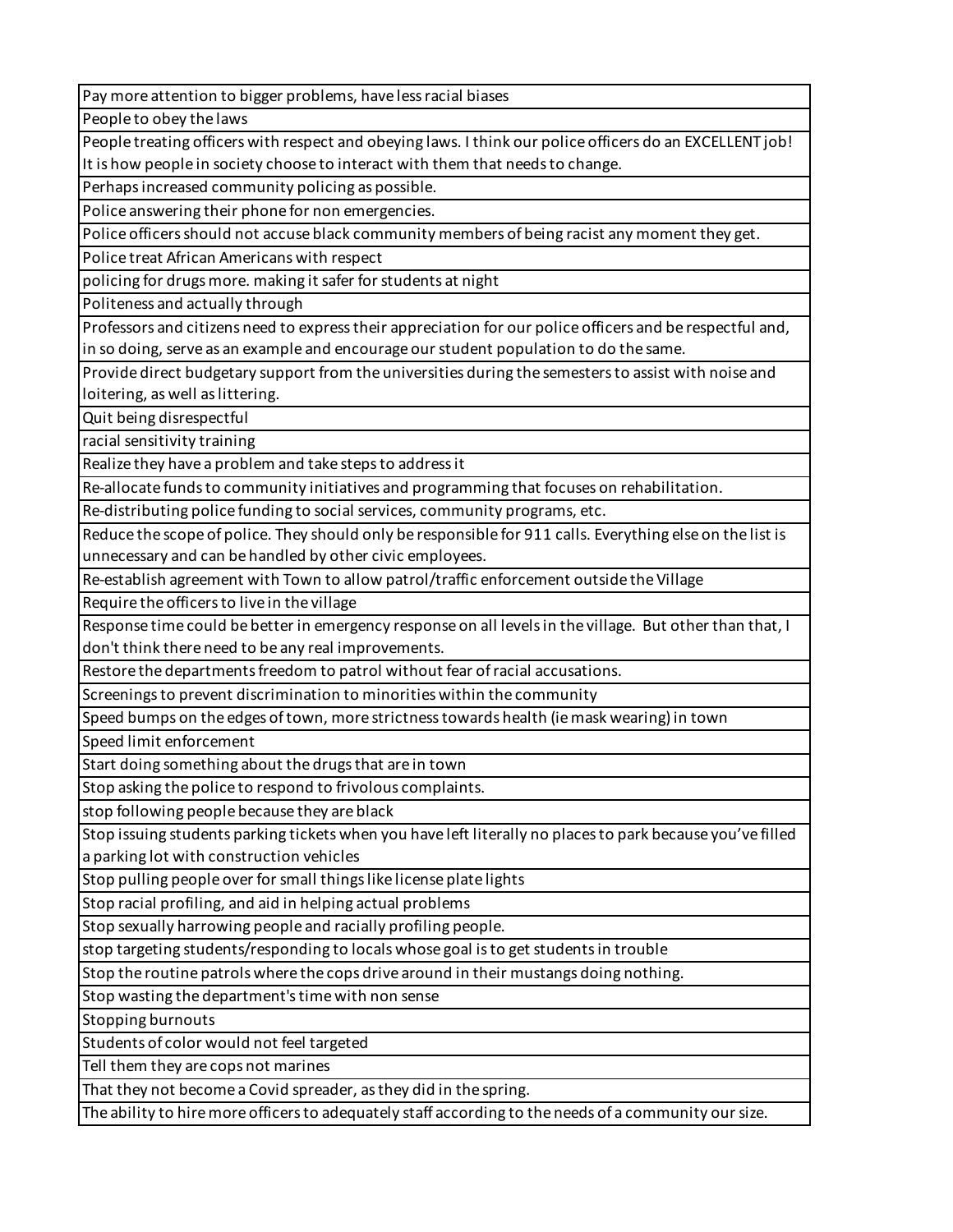The Alfred Police Department needs to show actual respect for students of color by A.) listening to and reflecting on their experiences at Board meetings, b.) by proactively creating meetings between the police force and student /activist stakeholders belonging to groups like Alfred for Racial Justice, the Black Student Caucus and Umoja (not name those entities related to AU). It would be great, too, to see local plice forces -- in Alfred, Almond, and Hornell -- to advocate for more state spending on social services like mental health and addiction services. Too often, in our counties, there is real no infrastructure to help those with mental health or addiction crises, and therefore when these folks reach crisis points, the police are the only municipal institutions called on. Defund the police? No. But a concerted response to the State that Western New York police departments are asked to do too much for which they are not trained would help our counties receive more money for social services that would allow plice departments to function officially and not be spread too thin.

The attitude from the village and the students toward the police... The police are doing all the right things, yet they are constantly being bombarded with negativity from the community and the students. This gets in the way of the job that they have committed themselves to doing.

The biggest change to be made is engendering a culture of sincere commitment by the individual officers to become anti-racist, and to admire diversity and inclusion. This commitment cannot arise from policies and trainings being foisted on anyone; instead, it has to emerge from individuals, spurred by their own reflections and conscience. More love around here would do wonders for the officers themselves..

The number of loud trucks and fast cars on Main Street is annoying. I do see the police stopping speeders but it is rare to walk along Main Street and not have at least one too fast or too loud vehicle pass. Sorry, it seems petty but it's annoying.

The police need to also follow the law and interact more positively in the community. The understanding that they protect and serve all members of Alfred community, including students

There is a lack of professionalism, and a sense of arrogance especially from the chief

They are good as is, they don't need any change

They are great

They should do as a police officer should, why change a system that isn't broken.

They should spend less time looking for traffic infractions and dwi. My wife has been pulled over twice because a headlight on our vehicle points askew. She picks up our daughter, who works in Alfred at 10 pm. They asked her if she was just at Dollar General. Is that now a crime worthy of pulling a vehicle over

this isn't direct interaction with the police but I have to say that when I see someone who has been pulled over by the police in Alfred they are almost always a person of color. Contrast that with my experience as a white woman NEVER having been pulled over in the 20+ years I've lived here. I'd like to see an independent review of policing to see if the disparity I observe is in fact true. If it's true then it's unjust and morally / legally needs to change. And if true it is also bad for business - our economy depends on students and their families from diverse backgrounds feeling comfortable sending their student to a predominantly white community for college. Even the perception of disparate treatment hurts us as a community.

ticket illegally parked cars

To be better at policing students who live in the residential areas of the town (i.e. parties, vandalism, property broken/destroyed by students)

To continually engage in trainings that help better understand the diverse needs and concerns of the community, which includes the student population and citizens of the village

to cut the people some slack, we are in college not having the money to pay a \$300 ticket

To improve public relationship, with the community and the students at AU.

Traffic

Training to be a police offer takes about 14 weeks. It takes more than double that time to train to be a hairdresser. Take a wild guess.